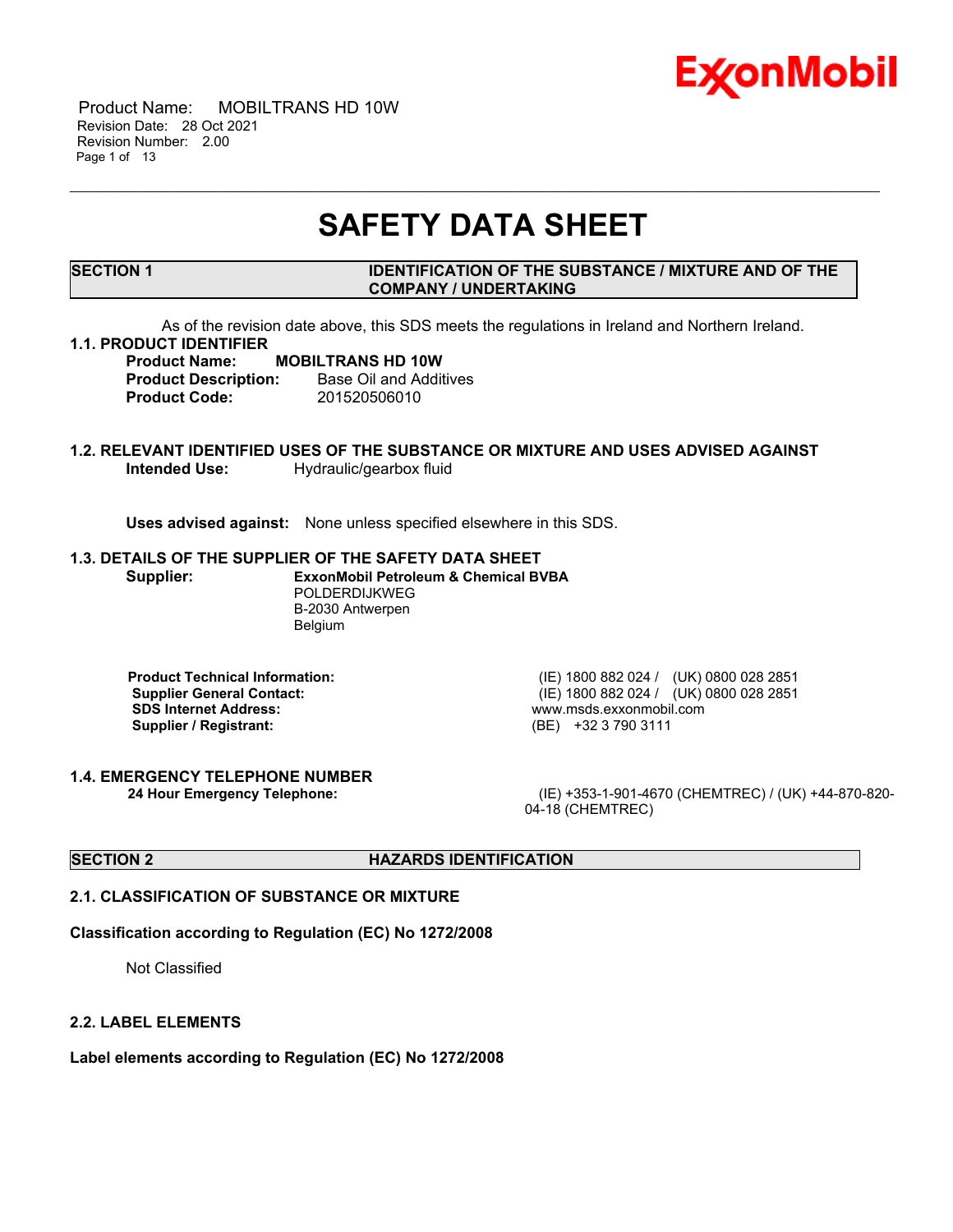

 Product Name: MOBILTRANS HD 10W Revision Date: 28 Oct 2021 Revision Number: 2.00 Page 2 of 13

#### **Hazard Statements:**

Supplemental:

EUH210: Safety data sheet available on request. EUH208: Contains: BENZENE, POLYPROPENE DERIVS., SULFONATED, CALCIUM SALTS May produce an allergic reaction.

\_\_\_\_\_\_\_\_\_\_\_\_\_\_\_\_\_\_\_\_\_\_\_\_\_\_\_\_\_\_\_\_\_\_\_\_\_\_\_\_\_\_\_\_\_\_\_\_\_\_\_\_\_\_\_\_\_\_\_\_\_\_\_\_\_\_\_\_\_\_\_\_\_\_\_\_\_\_\_\_\_\_\_\_\_\_\_\_\_\_\_\_\_\_\_\_\_\_\_\_\_\_\_\_\_\_\_\_\_\_\_\_\_\_\_\_\_

#### **2.3. OTHER HAZARDS**

#### **Physical / Chemical Hazards:**

No significant hazards.

#### **Health Hazards:**

High-pressure injection under skin may cause serious damage. Excessive exposure may result in eye, skin, or respiratory irritation.

#### **Environmental Hazards:**

No significant hazards.Material does not meet the criteria for PBT or vPvB in accordance with REACH Annex XIII.

**SECTION 3 COMPOSITION / INFORMATION ON INGREDIENTS**

**3.1. SUBSTANCES** Not Applicable. This material is regulated as a mixture.

#### **3.2. MIXTURES**

This material is defined as a mixture.

#### **Reportable hazardous substance(s) complying with the classification criteria and/or with an exposure limit (OEL)**

| <b>Name</b>                                                                                                                                   | <b>CAS#</b> | EC#       | <b>Registration#</b> | <b>Concentration</b> | <b>GHS/CLP</b>                                    |
|-----------------------------------------------------------------------------------------------------------------------------------------------|-------------|-----------|----------------------|----------------------|---------------------------------------------------|
|                                                                                                                                               |             |           |                      |                      | classification                                    |
| BENZENESULFONIC ACID, 4-(MONO-C15-<br>36 BRANCHED ALKYL DERIVS., C24 RICH)<br><b>AND BENZENESULFONIC ACID. 4-</b><br>OCTADECYL, CALCIUM SALTS |             | 939-141-6 | 01-2120040541-70     | $0.1 - 5.1\%$        | Skin Sens. 1B H317                                |
| Distillates (petroleum), hydrotreated heavy<br>paraffinic                                                                                     | 64742-54-7  | 265-157-1 | 01-2119484627-25     | $30 - 540%$          | Asp. Tox. 1 H304                                  |
| Distillates (petroleum), solvent-dewaxed<br>heavy paraffinic                                                                                  | 64742-65-0  | 265-169-7 | 01-2119471299-27     | $30 - 540%$          | Asp. Tox. 1 H304                                  |
| <b>ZINC ALKARYLDITHIOPHOSPHATE</b>                                                                                                            | 11059-65-7  | 234-277-6 | 01-2119972705-28     | $1 - 5\%$            | [Aquatic Acute 3 H402].<br>Aquatic Chronic 3 H412 |

Note - any classification in brackets is a GHS building block that was not adopted by the EU in the CLP regulation (No 1272/2008) and therefore is not applicable in the EU or in non-EU countries which have implemented the CLP regulation and is shown for informational purposes only.

Note: See SDS Section 16 for full text of hazard statements.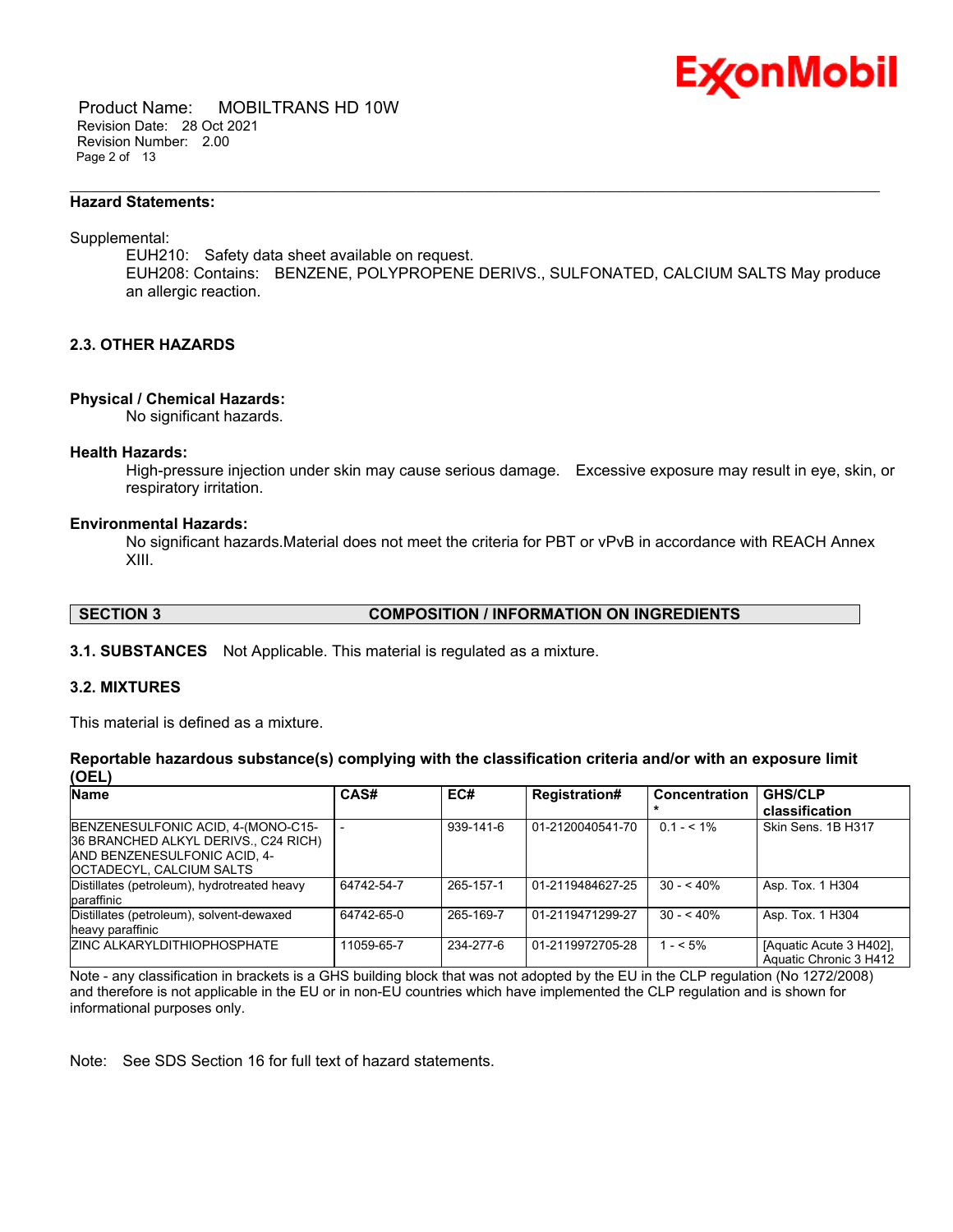

 Product Name: MOBILTRANS HD 10W Revision Date: 28 Oct 2021 Revision Number: 2.00 Page 3 of 13

**SECTION 4 FIRST AID MEASURES**

\_\_\_\_\_\_\_\_\_\_\_\_\_\_\_\_\_\_\_\_\_\_\_\_\_\_\_\_\_\_\_\_\_\_\_\_\_\_\_\_\_\_\_\_\_\_\_\_\_\_\_\_\_\_\_\_\_\_\_\_\_\_\_\_\_\_\_\_\_\_\_\_\_\_\_\_\_\_\_\_\_\_\_\_\_\_\_\_\_\_\_\_\_\_\_\_\_\_\_\_\_\_\_\_\_\_\_\_\_\_\_\_\_\_\_\_\_

### **4.1. DESCRIPTION OF FIRST AID MEASURES**

#### **INHALATION**

Remove from further exposure. For those providing assistance, avoid exposure to yourself or others. Use adequate respiratory protection. If respiratory irritation, dizziness, nausea, or unconsciousness occurs, seek immediate medical assistance. If breathing has stopped, assist ventilation with a mechanical device or use mouth-to-mouth resuscitation.

#### **SKIN CONTACT**

Wash contact areas with soap and water. If product is injected into or under the skin, or into any part of the body, regardless of the appearance of the wound or its size, the individual should be evaluated immediately by a physician as a surgical emergency. Even though initial symptoms from high pressure injection may be minimal or absent, early surgical treatment within the first few hours may significantly reduce the ultimate extent of injury.

#### **EYE CONTACT**

Flush thoroughly with water. If irritation occurs, get medical assistance.

#### **INGESTION**

First aid is normally not required. Seek medical attention if discomfort occurs.

#### **4.2. MOST IMPORTANT SYMPTOMS AND EFFECTS, BOTH ACUTE AND DELAYED**

Local necrosis as evidenced by delayed onset of pain and tissue damage a few hours after injection.

#### **4.3. INDICATION OF ANY IMMEDIATE MEDICAL ATTENTION AND SPECIAL TREATMENT NEEDED**

The need to have special means for providing specific and immediate medical treatment available in the workplace is not expected.

#### **SECTION 5 FIRE FIGHTING MEASURES**

#### **5.1. EXTINGUISHING MEDIA**

**Suitable Extinguishing Media:** Use water fog, foam, dry chemical or carbon dioxide (CO2) to extinguish flames.

**Unsuitable Extinguishing Media:** Straight streams of water

### **5.2. SPECIAL HAZARDS ARISING FROM THE SUBSTANCE OR MIXTURE**

**Hazardous Combustion Products:** Aldehydes, Incomplete combustion products, Oxides of carbon, Smoke, Fume, Sulphur oxides

### **5.3. ADVICE FOR FIRE FIGHTERS**

**Fire Fighting Instructions:** Evacuate area. Prevent run-off from fire control or dilution from entering streams, sewers or drinking water supply. Fire-fighters should use standard protective equipment and in enclosed spaces, self-contained breathing apparatus (SCBA). Use water spray to cool fire exposed surfaces and to protect personnel.

### **FLAMMABILITY PROPERTIES**

**Flash Point [Method]:** >200°C (392°F) [ASTM D-92]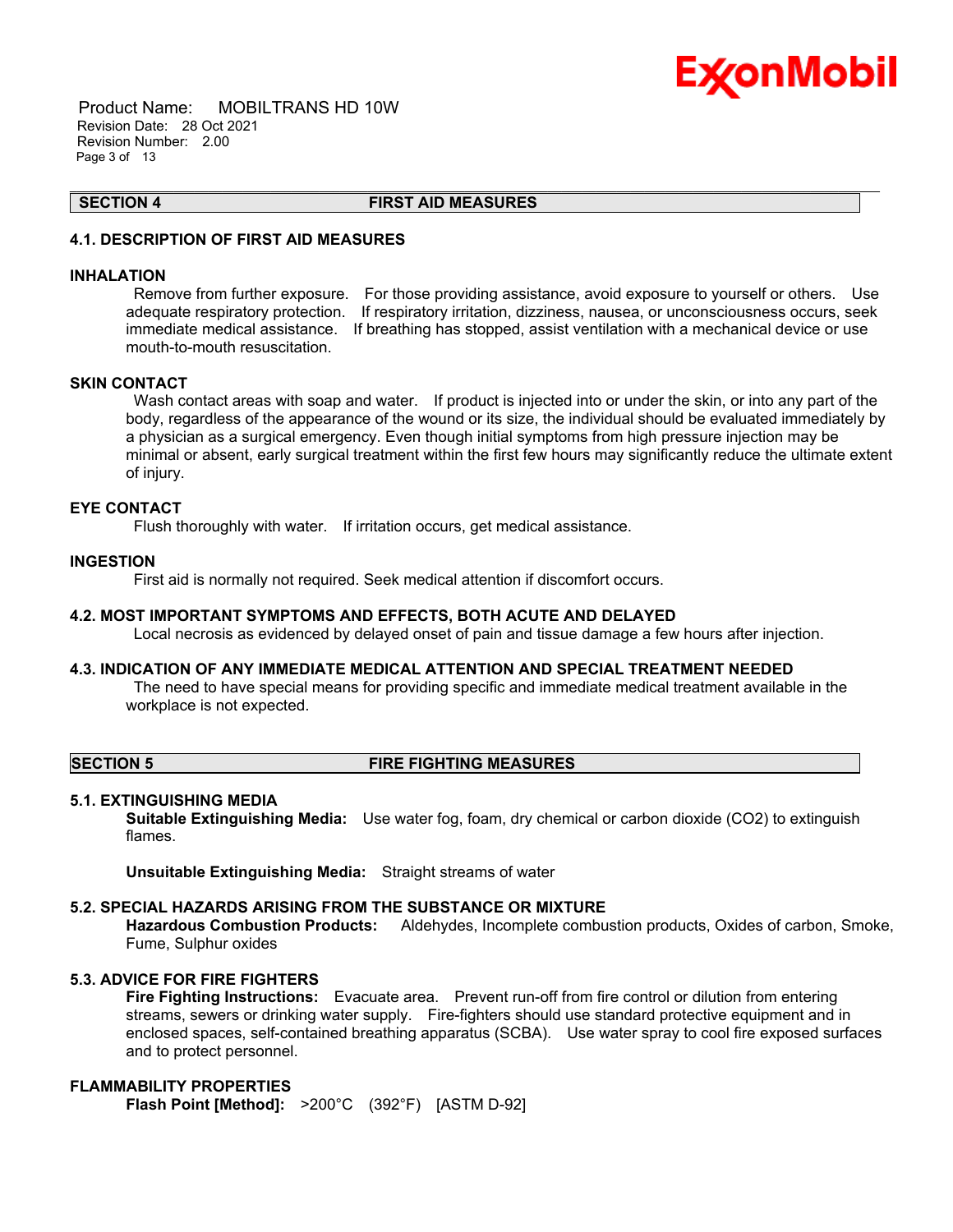

 Product Name: MOBILTRANS HD 10W Revision Date: 28 Oct 2021 Revision Number: 2.00 Page 4 of 13

> **Upper/Lower Flammable Limits (Approximate volume % in air):** UEL: 7.0 LEL: 0.9 [test method unavailable] **Autoignition Temperature:** No data available

\_\_\_\_\_\_\_\_\_\_\_\_\_\_\_\_\_\_\_\_\_\_\_\_\_\_\_\_\_\_\_\_\_\_\_\_\_\_\_\_\_\_\_\_\_\_\_\_\_\_\_\_\_\_\_\_\_\_\_\_\_\_\_\_\_\_\_\_\_\_\_\_\_\_\_\_\_\_\_\_\_\_\_\_\_\_\_\_\_\_\_\_\_\_\_\_\_\_\_\_\_\_\_\_\_\_\_\_\_\_\_\_\_\_\_\_\_

#### **SECTION 6 ACCIDENTAL RELEASE MEASURES**

#### **6.1. PERSONAL PRECAUTIONS, PROTECTIVE EQUIPMENT AND EMERGENCY PROCEDURES**

#### **NOTIFICATION PROCEDURES**

In the event of a spill or accidental release, notify relevant authorities in accordance with all applicable regulations.

#### **PROTECTIVE MEASURES**

Avoid contact with spilled material. See Section 5 for fire fighting information. See the Hazard Identification Section for Significant Hazards. See Section 4 for First Aid Advice. See Section 8 for advice on the minimum requirements for personal protective equipment. Additional protective measures may be necessary, depending on the specific circumstances and/or the expert judgment of the emergency responders.

For emergency responders: Respiratory protection: respiratory protection will be necessary only in special cases, e.g., formation of mists. Half-face or full-face respirator with filter(s) for dust/organic vapor or Self Contained Breathing Apparatus (SCBA) can be used depending on the size of spill and potential level of exposure. If the exposure cannot be completely characterized or an oxygen deficient atmosphere is possible or anticipated, SCBA is recommended. Work gloves that are resistant to hydrocarbons are recommended. Gloves made of polyvinyl acetate (PVA) are not water-resistant and are not suitable for emergency use. Chemical goggles are recommended if splashes or contact with eyes is possible. Small spills: normal antistatic work clothes are usually adequate. Large spills: full body suit of chemical resistant, antistatic material is recommended.

#### **6.2. ENVIRONMENTAL PRECAUTIONS**

Large Spills: Dyke far ahead of liquid spill for later recovery and disposal. Prevent entry into waterways, sewers, basements or confined areas.

#### **6.3. METHODS AND MATERIAL FOR CONTAINMENT AND CLEANING UP**

**Land Spill:** Stop leak if you can do so without risk. Recover by pumping or with suitable absorbent.

**Water Spill:** Stop leak if you can do so without risk. Confine the spill immediately with booms. Warn other shipping. Remove from the surface by skimming or with suitable absorbents. Seek the advice of a specialist before using dispersants.

Water spill and land spill recommendations are based on the most likely spill scenario for this material; however, geographic conditions, wind, temperature, (and in the case of a water spill) wave and current direction and speed may greatly influence the appropriate action to be taken. For this reason, local experts should be consulted. Note: Local regulations may prescribe or limit action to be taken.

#### **6.4. REFERENCES TO OTHER SECTIONS**

See Sections 8 and 13.

#### **SECTION 7 HANDLING AND STORAGE**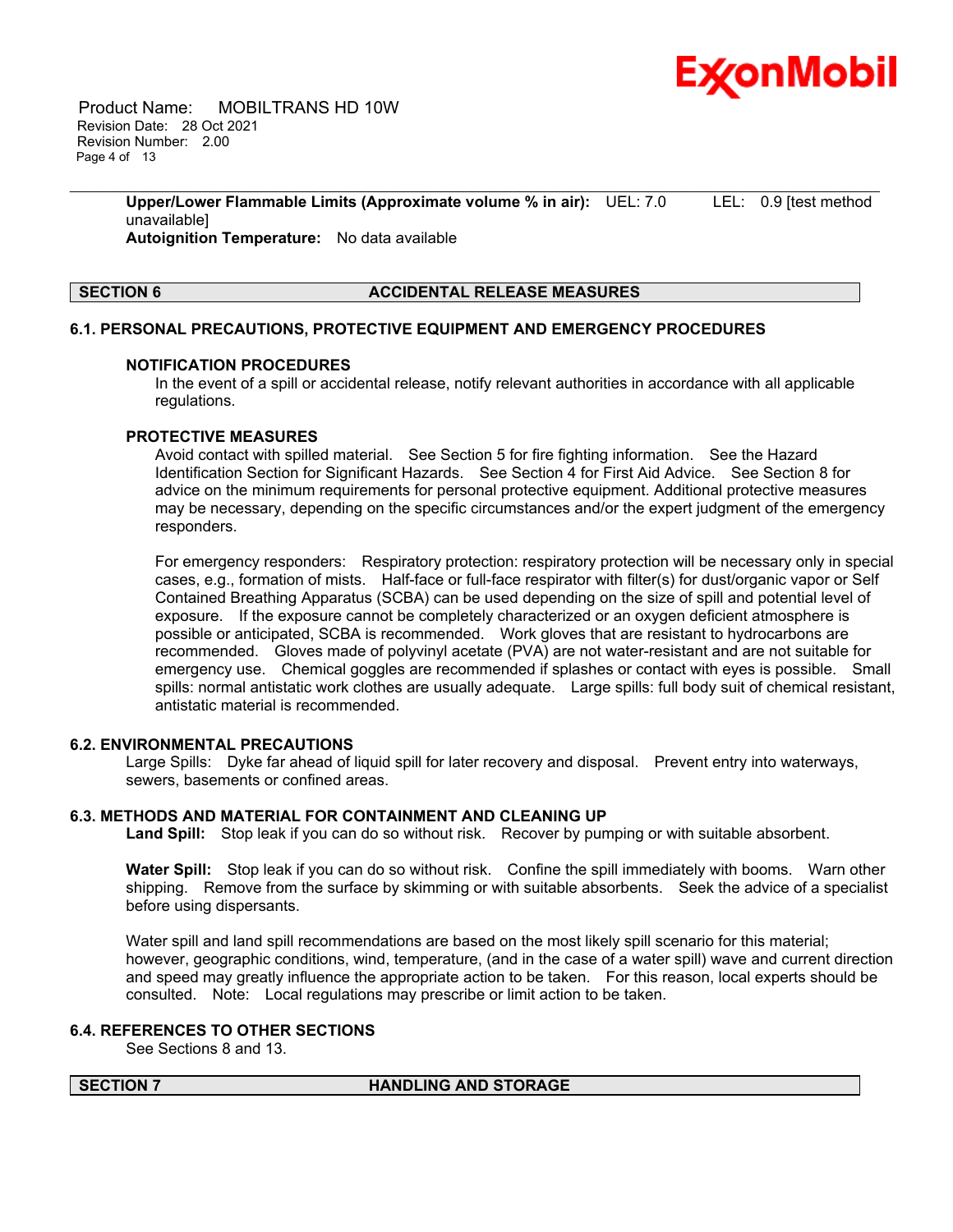

 Product Name: MOBILTRANS HD 10W Revision Date: 28 Oct 2021 Revision Number: 2.00 Page 5 of 13

#### **7.1. PRECAUTIONS FOR SAFE HANDLING**

Prevent small spills and leakage to avoid slip hazard. Material can accumulate static charges which may cause an electrical spark (ignition source). When the material is handled in bulk, an electrical spark could ignite any flammable vapors from liquids or residues that may be present (e.g., during switch-loading operations). Use proper bonding and/or earthing procedures. However, bonding and earthing may not eliminate the hazard from static accumulation. Consult local applicable standards for guidance. Additional references include American Petroleum Institute 2003 (Protection Against Ignitions Arising out of Static, Lightning and Stray Currents) or National Fire Protection Agency 77 (Recommended Practice on Static Electricity) or CENELEC CLC/TR 50404 (Electrostatics - Code of practice for the avoidance of hazards due to static electricity).

\_\_\_\_\_\_\_\_\_\_\_\_\_\_\_\_\_\_\_\_\_\_\_\_\_\_\_\_\_\_\_\_\_\_\_\_\_\_\_\_\_\_\_\_\_\_\_\_\_\_\_\_\_\_\_\_\_\_\_\_\_\_\_\_\_\_\_\_\_\_\_\_\_\_\_\_\_\_\_\_\_\_\_\_\_\_\_\_\_\_\_\_\_\_\_\_\_\_\_\_\_\_\_\_\_\_\_\_\_\_\_\_\_\_\_\_\_

**Static Accumulator:** This material is a static accumulator.

#### **7.2. CONDITIONS FOR SAFE STORAGE, INCLUDING ANY INCOMPATIBILITIES**

The type of container used to store the material may affect static accumulation and dissipation. Do not store in open or unlabelled containers. Keep away from incompatible materials.

#### **7.3. SPECIFIC END USES**

Section 1 informs about identified end-uses. No industrial or sector specific guidance available.

### **SECTION 8 EXPOSURE CONTROLS / PERSONAL PROTECTION**

#### **8.1. CONTROL PARAMETERS**

#### **EXPOSURE LIMIT VALUES**

#### **Exposure limits/standards (Note: Exposure limits are not additive)**

| <b>Substance Name</b>                                         | <b>Form</b>            | Limit/Standard |                     | <b>Note</b> | <b>Source</b> |
|---------------------------------------------------------------|------------------------|----------------|---------------------|-------------|---------------|
| Distillates (petroleum), hydrotreated<br>heavy paraffinic     | Inhalable<br>fraction. | TWA            | $5 \text{ mg/m}$    |             | <b>ACGIH</b>  |
| Distillates (petroleum), hydrotreated<br>heavy paraffinic     | Inhalable<br>fraction. | TWA            | $5 \,\mathrm{mg/m}$ |             | <b>ACGIH</b>  |
| Distillates (petroleum), solvent-<br>dewaxed heavy paraffinic | Inhalable<br>fraction. | <b>TWA</b>     | $5 \text{ mg/m}$    |             | <b>ACGIH</b>  |
| Distillates (petroleum), solvent-<br>dewaxed heavy paraffinic | Inhalable<br>fraction. | <b>TWA</b>     | $5 \text{ mg/m}$    |             | <b>ACGIH</b>  |

 IE - Code of Practice for the Safety, Health and Welfare at Work (Chemical Agents) Regulations (2001-2015) and Safety, Health and Welfare at Work (Carcinogens) Regulations (2001-2019)

**Exposure limits/standards for materials that can be formed when handling this product:** When mists/aerosols can occur the following is recommended:  $5 \text{ mg/m}^3$  - ACGIH TLV (inhalable fraction).

Note: Information about recommended monitoring procedures can be obtained from the relevant agency(ies)/institute(s):

| -IF  | Health and Safety Executive (HSE) |
|------|-----------------------------------|
| - UK | Health and Safety Executive (HSE) |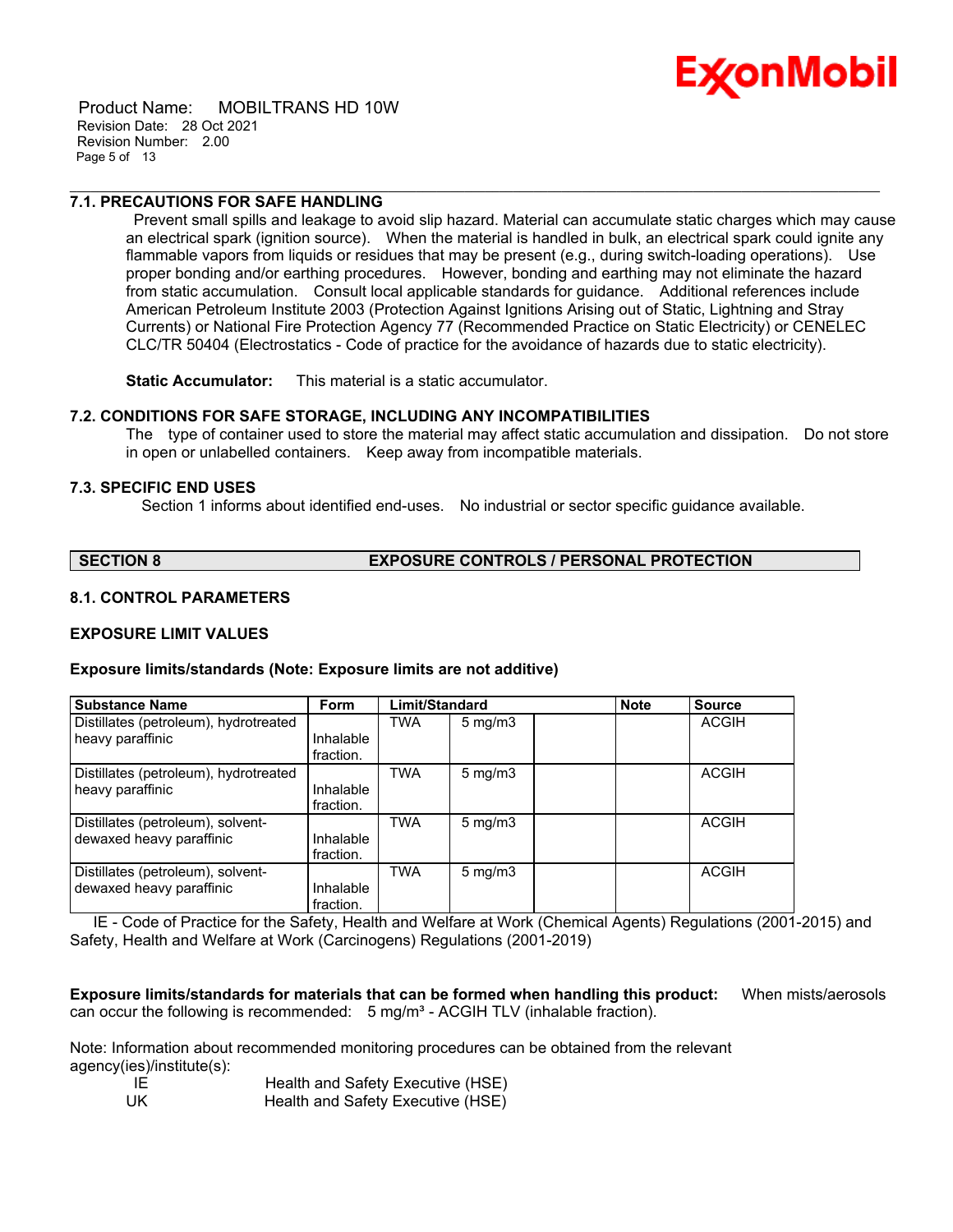

### **DERIVED NO EFFECT LEVEL (DNEL)/DERIVED MINIMAL EFFECT LEVEL (DMEL)**

**Worker**

| l Substance Name                      | <b>Dermal</b> | Inhalation              |
|---------------------------------------|---------------|-------------------------|
| Distillates (petroleum), hydrotreated | I NA          | 5.4 mg/m3 DNEL, Chronic |
| heavy paraffinic                      |               | Exposure, Local Effects |
| Distillates (petroleum), solvent-     | <b>NA</b>     | 5.4 mg/m3 DNEL, Chronic |
| dewaxed heavy paraffinic              |               | Exposure, Local Effects |

\_\_\_\_\_\_\_\_\_\_\_\_\_\_\_\_\_\_\_\_\_\_\_\_\_\_\_\_\_\_\_\_\_\_\_\_\_\_\_\_\_\_\_\_\_\_\_\_\_\_\_\_\_\_\_\_\_\_\_\_\_\_\_\_\_\_\_\_\_\_\_\_\_\_\_\_\_\_\_\_\_\_\_\_\_\_\_\_\_\_\_\_\_\_\_\_\_\_\_\_\_\_\_\_\_\_\_\_\_\_\_\_\_\_\_\_\_

#### **Consumer**

| l Substance Name                      | Dermal    | Inhalation                   | Oral |
|---------------------------------------|-----------|------------------------------|------|
| Distillates (petroleum), hydrotreated | <b>NA</b> | 1.2 mg/m3 DNEL, Chronic   NA |      |
| heavy paraffinic                      |           | Exposure, Local Effects      |      |
| Distillates (petroleum), solvent-     | <b>NA</b> | 1.2 mg/m3 DNEL, Chronic NA   |      |
| dewaxed heavy paraffinic              |           | Exposure, Local Effects      |      |

Note: The Derived No Effect Level (DNEL) is an estimated safe level of exposure that is derived from toxicity data in accord with specific guidance within the REACH regulation. The DNEL may differ from an Occupational Exposure Limit (OEL) for the same chemical. OELs may be recommended by an individual company, a governmental regulatory body or an expert organization, such as the Scientific Committee for Occupational Exposure Limits (SCOEL) or the American Conference of Governmental Industrial Hygienists (ACGIH). OELs are considered to be safe exposure levels for a typical worker in an occupational setting for an 8-hour work shift, 40 hour work week, as a time weighted average (TWA) or a 15 minute short-term exposure limit (STEL). While also considered to be protective of health, OELs are derived by a process different from that of REACH.

#### **PREDICTED NO EFFECT CONCENTRATION (PNEC)**

| Substance Name                                                      | Aqua<br>l(fresh<br>water) | Aqua<br>l(marine<br>water) | Aaua<br>lintermittent<br>release) | Sewage<br>Itreatment<br> plant | Sediment  | Soil      | Oral<br>(secondary<br>poisoning) |
|---------------------------------------------------------------------|---------------------------|----------------------------|-----------------------------------|--------------------------------|-----------|-----------|----------------------------------|
| Distillates<br>(petroleum),<br>hydrotreated heavy<br>paraffinic     | <b>NA</b>                 | <b>NA</b>                  | NA.                               | <b>NA</b>                      | <b>NA</b> | <b>NA</b> | $9.33$ mg / kg<br>(food)         |
| Distillates<br>(petroleum), solvent-<br>dewaxed heavy<br>paraffinic | <b>NA</b>                 | <b>INA</b>                 | <b>NA</b>                         | INA.                           | <b>NA</b> | <b>NA</b> | $9.33 \text{ mg}$ / kg<br>(food) |

### **8.2. EXPOSURE CONTROLS**

#### **ENGINEERING CONTROLS**

The level of protection and types of controls necessary will vary depending upon potential exposure conditions. Control measures to consider:

No special requirements under ordinary conditions of use and with adequate ventilation.

#### **PERSONAL PROTECTION**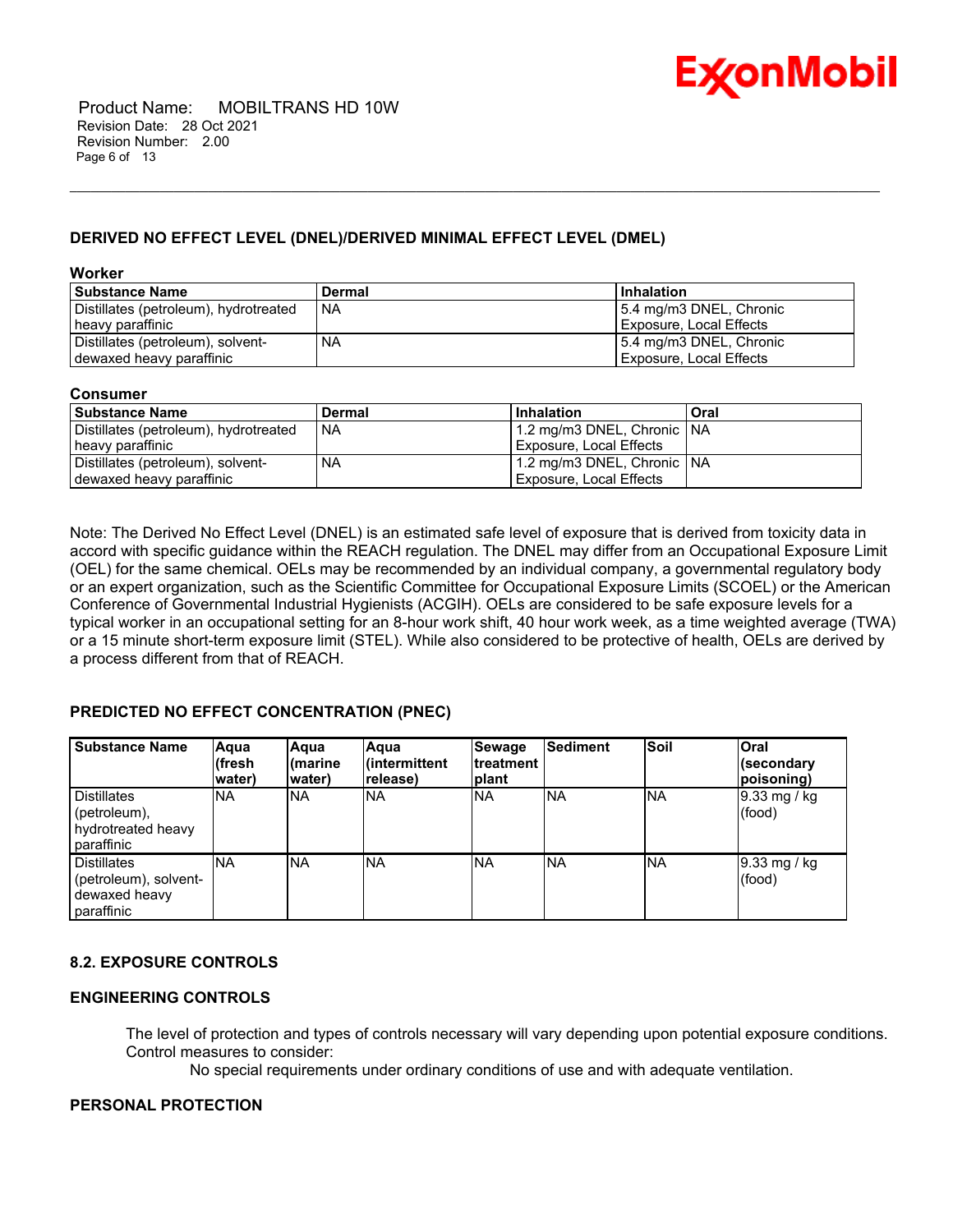

 Product Name: MOBILTRANS HD 10W Revision Date: 28 Oct 2021 Revision Number: 2.00 Page 7 of 13

> Personal protective equipment selections vary based on potential exposure conditions such as applications, handling practices, concentration and ventilation. Information on the selection of protective equipment for use with this material, as provided below, is based upon intended, normal usage.

\_\_\_\_\_\_\_\_\_\_\_\_\_\_\_\_\_\_\_\_\_\_\_\_\_\_\_\_\_\_\_\_\_\_\_\_\_\_\_\_\_\_\_\_\_\_\_\_\_\_\_\_\_\_\_\_\_\_\_\_\_\_\_\_\_\_\_\_\_\_\_\_\_\_\_\_\_\_\_\_\_\_\_\_\_\_\_\_\_\_\_\_\_\_\_\_\_\_\_\_\_\_\_\_\_\_\_\_\_\_\_\_\_\_\_\_\_

**Respiratory Protection:** If engineering controls do not maintain airborne contaminant concentrations at a level which is adequate to protect worker health, an approved respirator may be appropriate. Respirator selection, use, and maintenance must be in accordance with regulatory requirements, if applicable. Types of respirators to be considered for this material include:

No special requirements under ordinary conditions of use and with adequate ventilation.

For high airborne concentrations, use an approved supplied-air respirator, operated in positive pressure mode. Supplied air respirators with an escape bottle may be appropriate when oxygen levels are inadequate, gas/vapour warning properties are poor, or if air purifying filter capacity/rating may be exceeded.

**Hand Protection:** Any specific glove information provided is based on published literature and glove manufacturer data. Glove suitability and breakthrough time will differ depending on the specific use conditions. Contact the glove manufacturer for specific advice on glove selection and breakthrough times for your use conditions. Inspect and replace worn or damaged gloves. The types of gloves to be considered for this material include:

No protection is ordinarily required under normal conditions of use.

**Eye Protection:** If contact is likely, safety glasses with side shields are recommended.

**Skin and Body Protection:** Any specific clothing information provided is based on published literature or manufacturer data. The types of clothing to be considered for this material include:

No skin protection is ordinarily required under normal conditions of use. In accordance with good industrial hygiene practices, precautions should be taken to avoid skin contact.

**Specific Hygiene Measures:** Always observe good personal hygiene measures, such as washing after handling the material and before eating, drinking, and/or smoking. Routinely wash work clothing and protective equipment to remove contaminants. Discard contaminated clothing and footwear that cannot be cleaned. Practice good housekeeping.

#### **ENVIRONMENTAL CONTROLS**

Comply with applicable environmental regulations limiting discharge to air, water and soil. Protect the environment by applying appropriate control measures to prevent or limit emissions.

#### **SECTION 9 PHYSICAL AND CHEMICAL PROPERTIES**

**Note: Physical and chemical properties are provided for safety, health and environmental considerations only and may not fully represent product specifications. Contact the Supplier for additional information.**

#### **9.1. INFORMATION ON BASIC PHYSICAL AND CHEMICAL PROPERTIES**

**Physical State:** Liquid Colour: **Odour:** Characteristic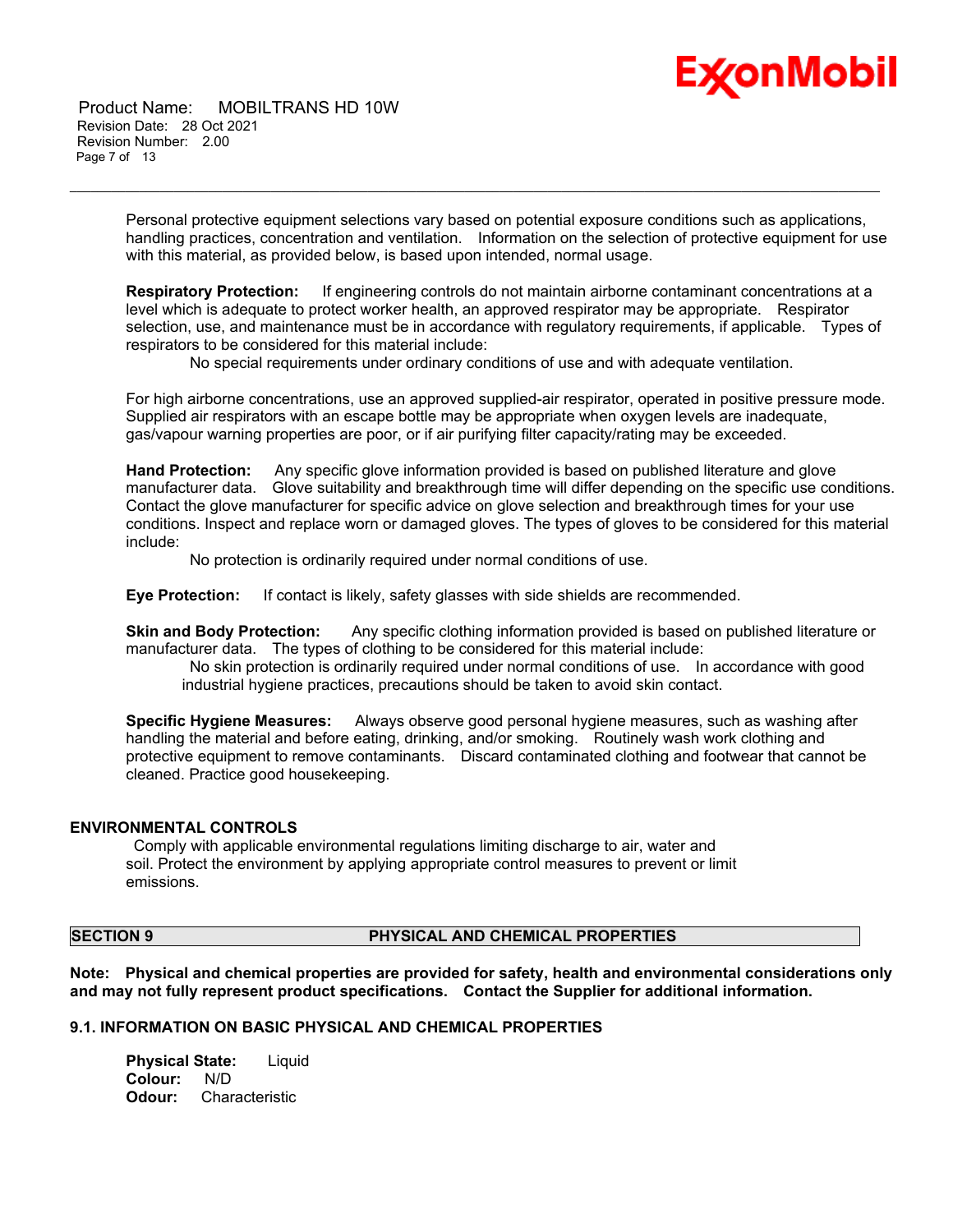

 Product Name: MOBILTRANS HD 10W Revision Date: 28 Oct 2021 Revision Number: 2.00 Page 8 of 13

> **Odour Threshold:** No data available **pH:** Not technically feasible **Melting Point:** Not technically feasible **Freezing Point:** No data available<br>Initial Boiling Point / and Boiling Range:  $>$  **316°C (600°F) [test method unavailable] Flash Point [Method]:** >200°C (392°F) [ASTM D-92] **Evaporation Rate (n-butyl acetate = 1):** No data available **Flammability (Solid, Gas):** Not technically feasible **Upper/Lower Flammable Limits (Approximate volume % in air):** UEL: 7.0 LEL: 0.9 [test method unavailable] **Vapour Pressure:** < 0.013 kPa (0.1 mm Hg) at 20 °C [test method unavailable] **Vapour Density (Air = 1):** > 2 at 101 kPa [test method unavailable] **Relative Density (at 15 °C):** 0.888 [ASTM D4052] **Solubility(ies): water** Negligible **Partition coefficient (n-Octanol/Water Partition Coefficient):** > 3.5 [test method unavailable] **Autoignition Temperature:** No data available **Decomposition Temperature:** No data available **Viscosity:** [N/D at 40°C] | 6.3 cSt (6.3 mm2/sec) at 100°C [ASTM D 445] **Explosive Properties:** None **Oxidizing Properties:** None

\_\_\_\_\_\_\_\_\_\_\_\_\_\_\_\_\_\_\_\_\_\_\_\_\_\_\_\_\_\_\_\_\_\_\_\_\_\_\_\_\_\_\_\_\_\_\_\_\_\_\_\_\_\_\_\_\_\_\_\_\_\_\_\_\_\_\_\_\_\_\_\_\_\_\_\_\_\_\_\_\_\_\_\_\_\_\_\_\_\_\_\_\_\_\_\_\_\_\_\_\_\_\_\_\_\_\_\_\_\_\_\_\_\_\_\_\_

#### **9.2. OTHER INFORMATION**

**Pour Point:**  $-30^{\circ}$ C (-22°F) [test method unavailable] **DMSO Extract (mineral oil only), IP-346:** < 3 %wt

#### **SECTION 10 STABILITY AND REACTIVITY**

**10.1. REACTIVITY:** See sub-sections below.

**10.2. CHEMICAL STABILITY:** Material is stable under normal conditions.

**10.3. POSSIBILITY OF HAZARDOUS REACTIONS:** Hazardous polymerization will not occur.

**10.4. CONDITIONS TO AVOID:** Excessive heat. High energy sources of ignition.

**10.5. INCOMPATIBLE MATERIALS:** Strong oxidisers

**10.6. HAZARDOUS DECOMPOSITION PRODUCTS:** Material does not decompose at ambient temperatures.

#### **SECTION 11 TOXICOLOGICAL INFORMATION**

### **11.1. INFORMATION ON TOXICOLOGICAL EFFECTS**

| <b>Hazard Class</b>                                 | <b>Conclusion / Remarks</b>                                |
|-----------------------------------------------------|------------------------------------------------------------|
| <b>Inhalation</b>                                   |                                                            |
| Acute Toxicity: No end point data for<br>Imaterial. | Minimally Toxic. Based on assessment of the components.    |
| Irritation: No end point data for material.         | Negligible hazard at ambient/normal handling temperatures. |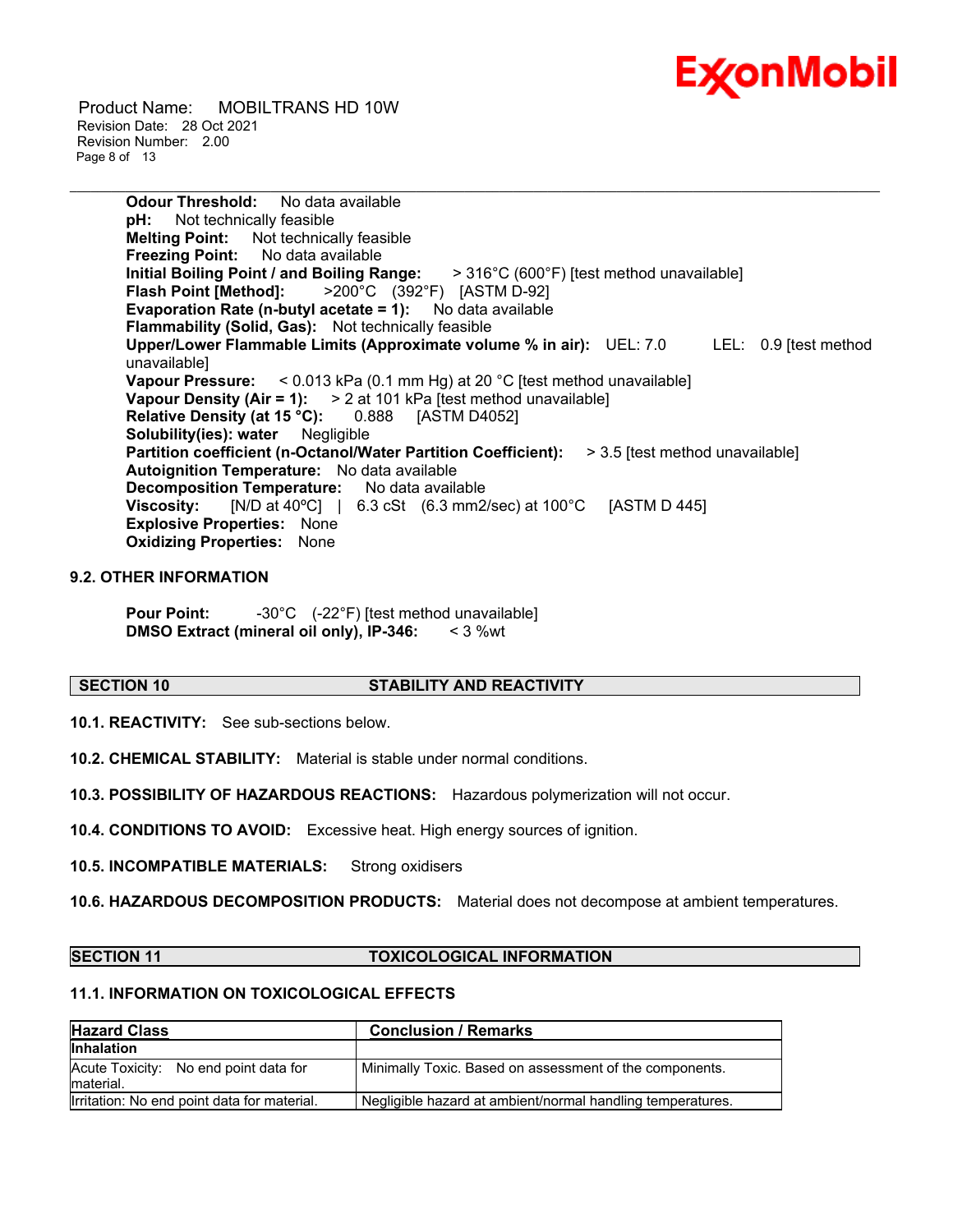

 Product Name: MOBILTRANS HD 10W Revision Date: 28 Oct 2021 Revision Number: 2.00 Page 9 of 13

| Ingestion                                    |                                                                  |  |  |
|----------------------------------------------|------------------------------------------------------------------|--|--|
| Acute Toxicity: No end point data for        | Minimally Toxic. Based on assessment of the components.          |  |  |
| material.                                    |                                                                  |  |  |
| <b>Skin</b>                                  |                                                                  |  |  |
| Acute Toxicity: No end point data for        | Minimally Toxic. Based on assessment of the components.          |  |  |
| material.                                    |                                                                  |  |  |
| Skin Corrosion/Irritation: No end point data | Negligible irritation to skin at ambient temperatures. Based on  |  |  |
| for material.                                | assessment of the components.                                    |  |  |
| Eye                                          |                                                                  |  |  |
| Serious Eye Damage/Irritation: No end point  | May cause mild, short-lasting discomfort to eyes. Based on       |  |  |
| data for material.                           | assessment of the components.                                    |  |  |
| <b>Sensitisation</b>                         |                                                                  |  |  |
| Respiratory Sensitization: No end point data | Not expected to be a respiratory sensitizer.                     |  |  |
| lfor material.                               |                                                                  |  |  |
| Skin Sensitization: No end point data for    | Not expected to be a skin sensitizer. Based on assessment of the |  |  |
| material.                                    | components.                                                      |  |  |
| <b>Aspiration: Data available.</b>           | Not expected to be an aspiration hazard. Based on physico-       |  |  |
|                                              | chemical properties of the material.                             |  |  |
| Germ Cell Mutagenicity: No end point data    | Not expected to be a germ cell mutagen. Based on assessment of   |  |  |
| for material.                                | the components.                                                  |  |  |
| Carcinogenicity: No end point data for       | Not expected to cause cancer. Based on assessment of the         |  |  |
| material.                                    | components.                                                      |  |  |
| Reproductive Toxicity: No end point data     | Not expected to be a reproductive toxicant. Based on assessment  |  |  |
| for material.                                | of the components.                                               |  |  |
| Lactation: No end point data for material.   | Not expected to cause harm to breast-fed children.               |  |  |
| <b>Specific Target Organ Toxicity (STOT)</b> |                                                                  |  |  |
| Single Exposure: No end point data for       | Not expected to cause organ damage from a single exposure.       |  |  |
| material.                                    |                                                                  |  |  |
| Repeated Exposure: No end point data for     | Not expected to cause organ damage from prolonged or repeated    |  |  |
| material.                                    | exposure. Based on assessment of the components.                 |  |  |

\_\_\_\_\_\_\_\_\_\_\_\_\_\_\_\_\_\_\_\_\_\_\_\_\_\_\_\_\_\_\_\_\_\_\_\_\_\_\_\_\_\_\_\_\_\_\_\_\_\_\_\_\_\_\_\_\_\_\_\_\_\_\_\_\_\_\_\_\_\_\_\_\_\_\_\_\_\_\_\_\_\_\_\_\_\_\_\_\_\_\_\_\_\_\_\_\_\_\_\_\_\_\_\_\_\_\_\_\_\_\_\_\_\_\_\_\_

#### **OTHER INFORMATION For the product itself:**

Component concentrations in this formulation would not be expected to cause skin sensitization, based on tests of the components, this formulation, or similar formulations.

#### **Contains:**

Base oil severely refined: Not carcinogenic in animal studies. Representative material passes IP-346, Modified Ames test, and/or other screening tests. Dermal and inhalation studies showed minimal effects; lung non-specific infiltration of immune cells, oil deposition and minimal granuloma formation. Not sensitising in test animals.

### **SECTION 12 ECOLOGICAL INFORMATION**

The information given is based on data for the material, components of the material, or for similar materials, through the application of bridging principals.

#### **12.1. TOXICITY**

Material -- Not expected to be harmful to aquatic organisms.

### **12.2. PERSISTENCE AND DEGRADABILITY**

#### **Biodegradation:**

Base oil component -- Expected to be inherently biodegradable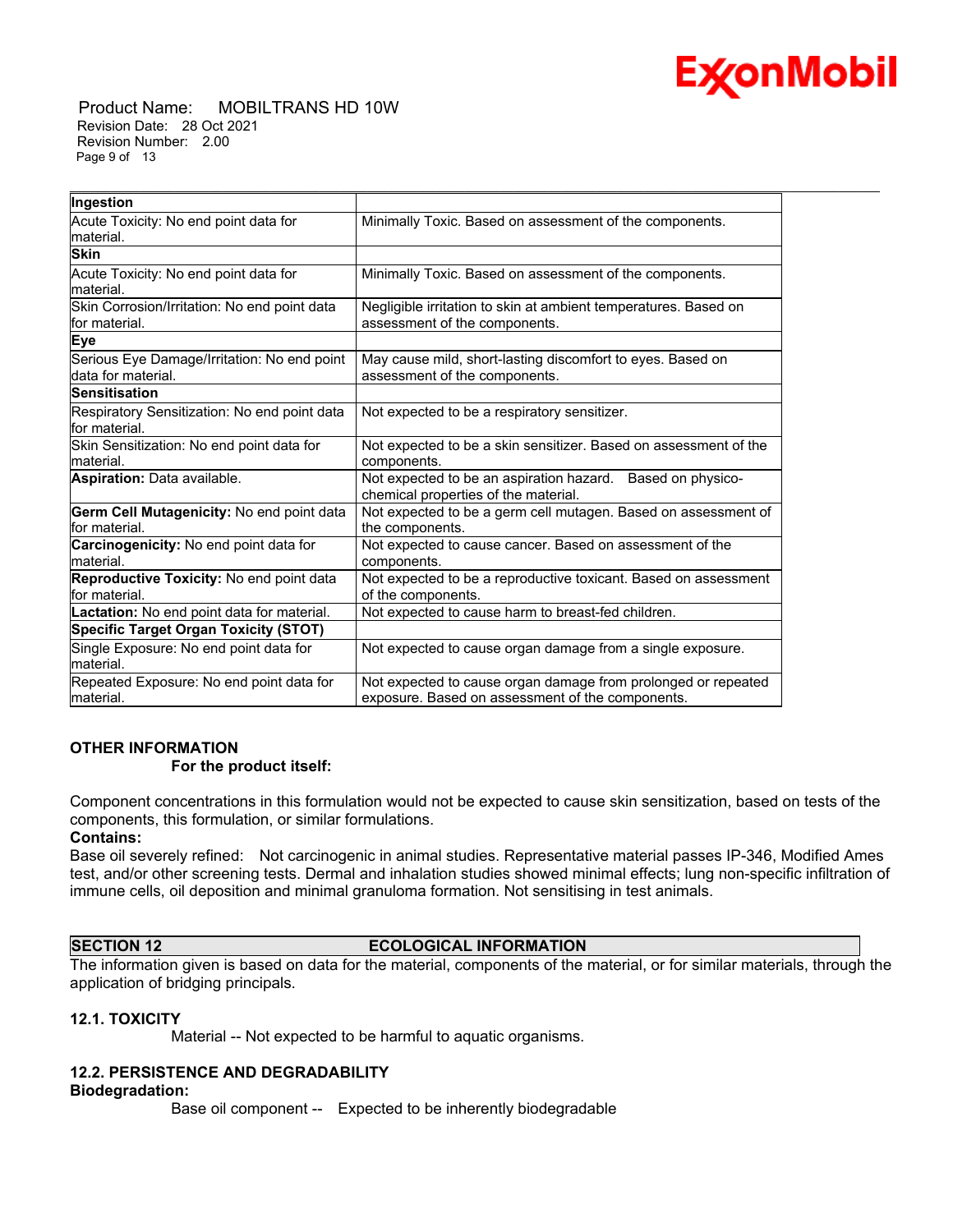

 Product Name: MOBILTRANS HD 10W Revision Date: 28 Oct 2021 Revision Number: 2.00 Page 10 of 13

#### **12.3. BIOACCUMULATIVE POTENTIAL**

 Base oil component -- Has the potential to bioaccumulate, however metabolism or physical properties may reduce the bioconcentration or limit bioavailability.

#### **12.4. MOBILITY IN SOIL**

 Base oil component -- Low solubility and floats and is expected to migrate from water to the land. Expected to partition to sediment and wastewater solids.

\_\_\_\_\_\_\_\_\_\_\_\_\_\_\_\_\_\_\_\_\_\_\_\_\_\_\_\_\_\_\_\_\_\_\_\_\_\_\_\_\_\_\_\_\_\_\_\_\_\_\_\_\_\_\_\_\_\_\_\_\_\_\_\_\_\_\_\_\_\_\_\_\_\_\_\_\_\_\_\_\_\_\_\_\_\_\_\_\_\_\_\_\_\_\_\_\_\_\_\_\_\_\_\_\_\_\_\_\_\_\_\_\_\_\_\_\_

#### **12.5. PERSISTENCE, BIOACCUMULATION AND TOXICITY FOR SUBSTANCE(S)**

Material does not meet the Reach Annex XIII criteria for PBT or vPvB.

#### **12.6. OTHER ADVERSE EFFECTS**

No adverse effects are expected.

#### **SECTION 13 DISPOSAL CONSIDERATIONS**

Disposal recommendations based on material as supplied. Disposal must be in accordance with current applicable laws and regulations, and material characteristics at time of disposal.

#### **13.1. WASTE TREATMENT METHODS**

Product is suitable for burning in an enclosed controlled burner for fuel value or disposal by supervised incineration at very high temperatures to prevent formation of undesirable combustion products.

#### **European Waste Code:** 13 02 05\*

NOTE: These codes are assigned based upon the most common uses for this material and may not reflect contaminants resulting from actual use. Waste producers need to assess the actual process used when generating the waste and its contaminants in order to assign the proper waste disposal code(s).

This material is considered as hazardous waste pursuant to Directive 91/689/EEC on hazardous waste, and subject to the provisions of that Directive unless Article 1(5) of that Directive applies.

**Empty Container Warning** Empty Container Warning (where applicable): Empty containers may contain residue and can be dangerous. Do not attempt to refill or clean containers without proper instructions. Empty drums should be completely drained and safely stored until appropriately reconditioned or disposed. Empty containers should be taken for recycling, recovery, or disposal through suitably qualified or licensed contractor and in accordance with governmental regulations. DO NOT PRESSURISE, CUT, WELD, BRAZE, SOLDER, DRILL, GRIND, OR EXPOSE SUCH CONTAINERS TO HEAT, FLAME, SPARKS, STATIC ELECTRICITY, OR OTHER SOURCES OF IGNITION. THEY MAY EXPLODE AND CAUSE INJURY OR DEATH.

#### **SECTION 14 TRANSPORT INFORMATION**

**LAND (ADR/RID): 14.1-14.6** Not Regulated for Land Transport

**INLAND WATERWAYS (ADN): 14.1-14.6** Not Regulated for Inland Waterways Transport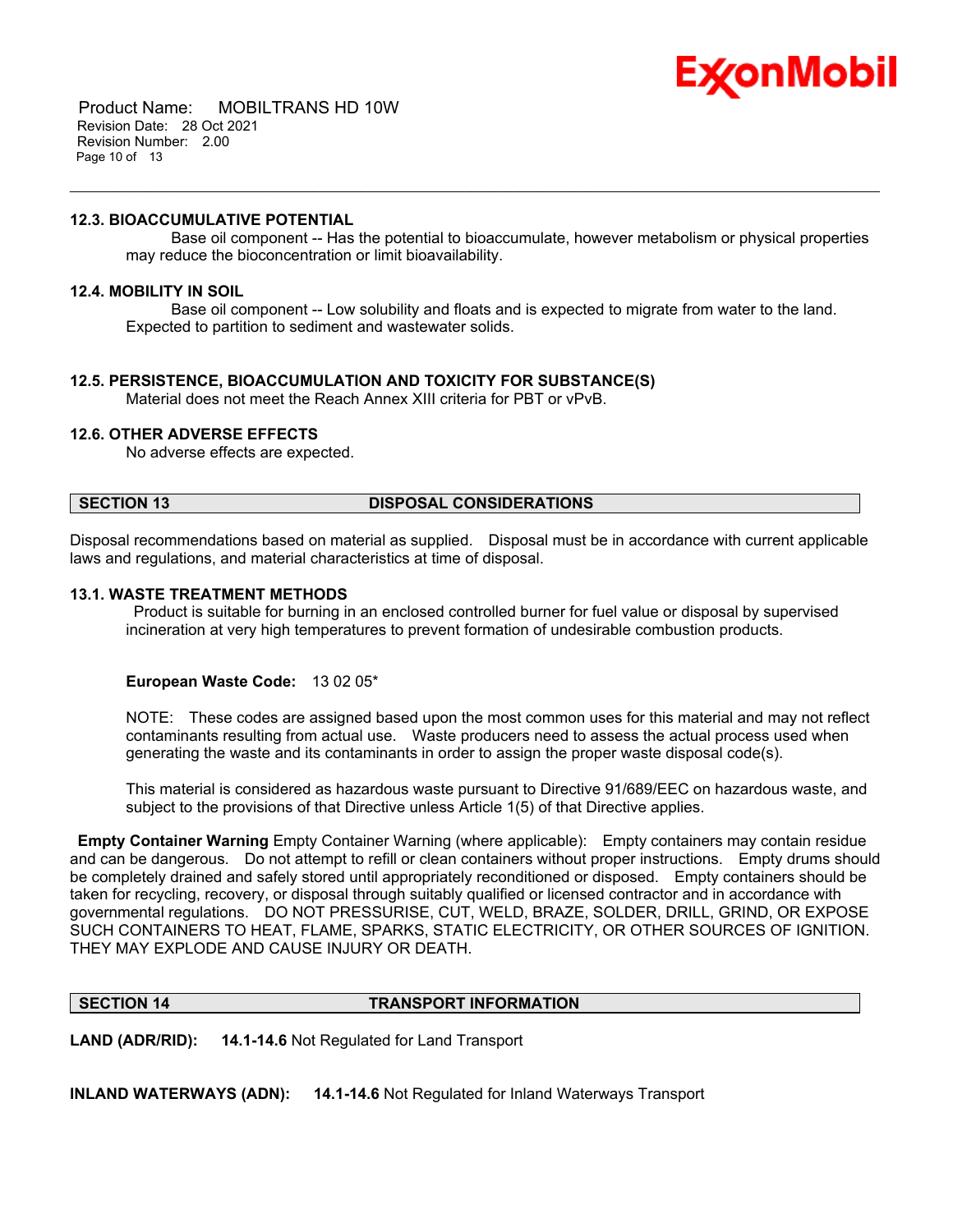

 Product Name: MOBILTRANS HD 10W Revision Date: 28 Oct 2021 Revision Number: 2.00 Page 11 of 13

#### **SEA (IMDG): 14.1-14.6** Not Regulated for Sea Transport according to IMDG-Code

#### **SEA (MARPOL 73/78 Convention - Annex II):**

**14.7. Transport in bulk according to Annex II of MARPOL 73/78 and the IBC Code** Not classified according to Annex II

\_\_\_\_\_\_\_\_\_\_\_\_\_\_\_\_\_\_\_\_\_\_\_\_\_\_\_\_\_\_\_\_\_\_\_\_\_\_\_\_\_\_\_\_\_\_\_\_\_\_\_\_\_\_\_\_\_\_\_\_\_\_\_\_\_\_\_\_\_\_\_\_\_\_\_\_\_\_\_\_\_\_\_\_\_\_\_\_\_\_\_\_\_\_\_\_\_\_\_\_\_\_\_\_\_\_\_\_\_\_\_\_\_\_\_\_\_

**AIR (IATA): 14.1-14.6** Not Regulated for Air Transport

#### **SECTION 15 REGULATORY INFORMATION**

#### **REGULATORY STATUS AND APPLICABLE LAWS AND REGULATIONS**

**Listed or exempt from listing/notification on the following chemical inventories :** AIIC, DSL, ENCS, IECSC, ISHL, KECI, PICCS, TCSI, TSCA

#### **15.1. SAFETY, HEALTH AND ENVIRONMENTAL REGULATIONS/LEGISLATION SPECIFIC FOR THE SUBSTANCE OR MIXTURE**

#### **Applicable EU Directives and Regulations:**

 1907/2006 [... on the Registration, Evaluation, Authorisation and Restriction of Chemicals ... and amendments thereto] 1272/2008 [on classification, labelling and packaging of substances and mixtures.. and amendments thereto]

#### **REACH Restrictions on the manufacturing, placing on the market and use of certain dangerous substances, mixtures and articles (Annex XVII):**

The following entries of Annex XVII may be considered for this product: None

#### **15.2. CHEMICAL SAFETY ASSESSMENT**

**REACH Information:** A Chemical Safety Assessment has been carried out for one or more substances present in the material.

#### **SECTION 16 OTHER INFORMATION**

**REFERENCES:** Sources of information used in preparing this SDS included one or more of the following: results from in house or supplier toxicology studies, CONCAWE Product Dossiers, publications from other trade associations, such as the EU Hydrocarbon Solvents REACH Consortium, U.S. HPV Program Robust Summaries, the EU IUCLID Data Base, U.S. NTP publications, and other sources, as appropriate.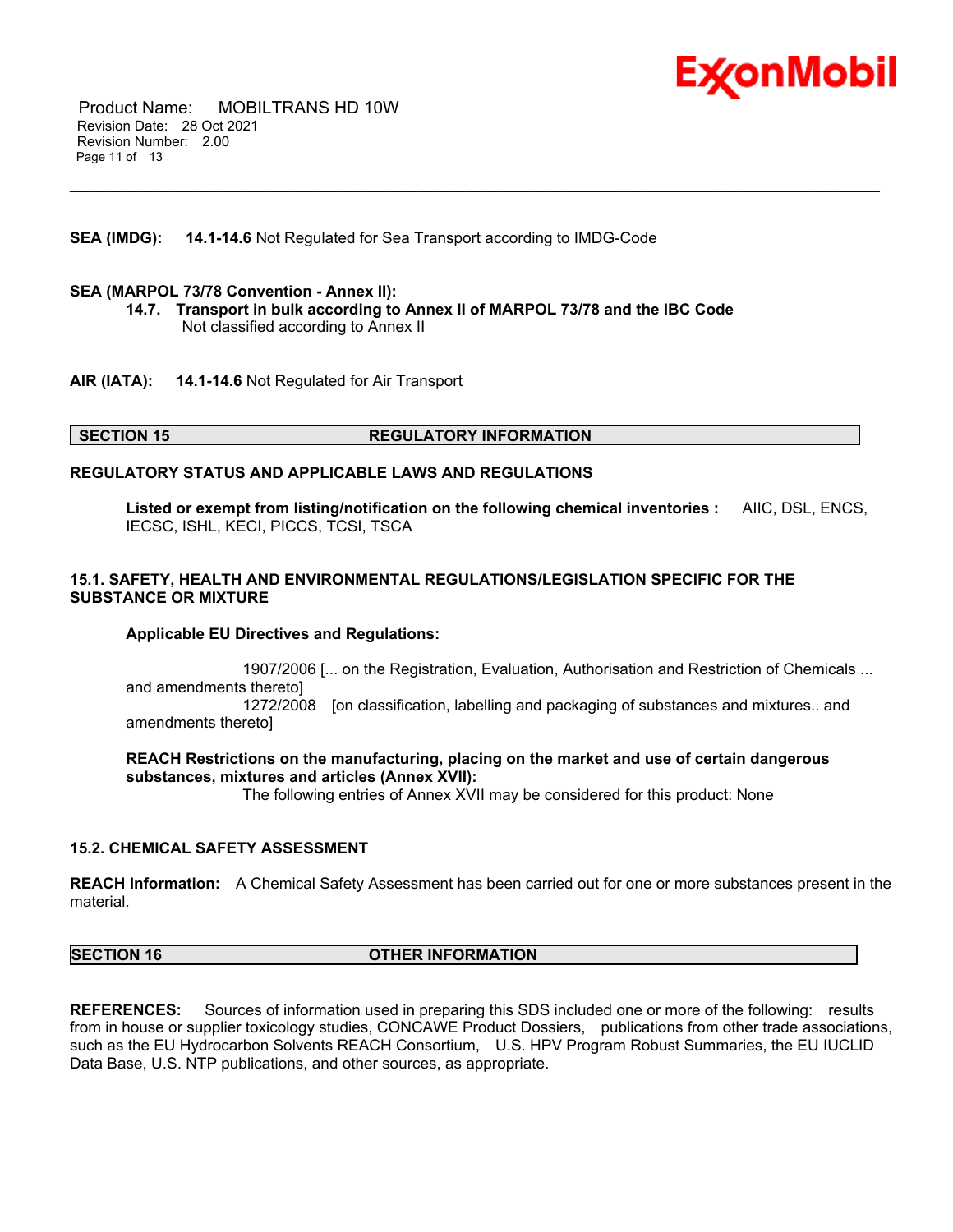# Ex⁄onMobil

 Product Name: MOBILTRANS HD 10W Revision Date: 28 Oct 2021 Revision Number: 2.00 Page 12 of 13

|               | List of abbreviations and acronyms that could be (but not necessarily are) used in this safety data sheet: |
|---------------|------------------------------------------------------------------------------------------------------------|
| Acronym       | <b>Full text</b>                                                                                           |
| N/A           | Not applicable                                                                                             |
| N/D           | Not determined                                                                                             |
| <b>NE</b>     | Not established                                                                                            |
| VOC.          | Volatile Organic Compound                                                                                  |
| <b>AIIC</b>   | Australian Inventory of Industrial Chemicals                                                               |
| AIHA WEEL     | American Industrial Hygiene Association Workplace Environmental Exposure Limits                            |
| <b>ASTM</b>   | ASTM International, originally known as the American Society for Testing and Materials (ASTM)              |
| <b>DSL</b>    | Domestic Substance List (Canada)                                                                           |
| <b>EINECS</b> | European Inventory of Existing Commercial Substances                                                       |
| <b>ELINCS</b> | European List of Notified Chemical Substances                                                              |
| <b>ENCS</b>   | Existing and new Chemical Substances (Japanese inventory)                                                  |
| <b>IECSC</b>  | Inventory of Existing Chemical Substances in China                                                         |
| KECI          | Korean Existing Chemicals Inventory                                                                        |
| <b>NDSL</b>   | Non-Domestic Substances List (Canada)                                                                      |
| NZIoC         | New Zealand Inventory of Chemicals                                                                         |
| <b>PICCS</b>  | Philippine Inventory of Chemicals and Chemical Substances                                                  |
| <b>TLV</b>    | Threshold Limit Value (American Conference of Governmental Industrial Hygienists)                          |
| TSCA          | Toxic Substances Control Act (U.S. inventory)                                                              |
| <b>UVCB</b>   | Substances of Unknown or Variable composition, Complex reaction products or Biological materials           |
| LC.           | Lethal Concentration                                                                                       |
| LD            | Lethal Dose                                                                                                |
| LL.           | Lethal Loading                                                                                             |
| EC            | <b>Effective Concentration</b>                                                                             |
| EL.           | Effective Loading                                                                                          |
| <b>NOEC</b>   | No Observable Effect Concentration                                                                         |
| <b>NOELR</b>  | No Observable Effect Loading Rate                                                                          |

\_\_\_\_\_\_\_\_\_\_\_\_\_\_\_\_\_\_\_\_\_\_\_\_\_\_\_\_\_\_\_\_\_\_\_\_\_\_\_\_\_\_\_\_\_\_\_\_\_\_\_\_\_\_\_\_\_\_\_\_\_\_\_\_\_\_\_\_\_\_\_\_\_\_\_\_\_\_\_\_\_\_\_\_\_\_\_\_\_\_\_\_\_\_\_\_\_\_\_\_\_\_\_\_\_\_\_\_\_\_\_\_\_\_\_\_\_

#### **KEY TO THE H-CODES CONTAINED IN SECTION 3 OF THIS DOCUMENT (for information only):**

Asp. Tox. 1 H304: May be fatal if swallowed and enters airways; Aspiration, Cat 1 Skin Sens. 1 H317: May cause allergic skin reaction; Skin Sensitization, Cat 1 [Aquatic Acute 3 H402]: Harmful to aquatic life; Acute Env Tox, Cat 3 Aquatic Chronic 3 H412: Harmful to aquatic life with long lasting effects; Chronic Env Tox, Cat 3

#### **THIS SAFETY DATA SHEET CONTAINS THE FOLLOWING REVISIONS:**

Composition: Component Table for REACH information was modified. Section 09: Viscosity information was modified.

----------------------------------------------------------------------------------------------------------------------------------------------------- The information and recommendations contained herein are, to the best of ExxonMobil's knowledge and belief, accurate and reliable as of the date issued. You can contact ExxonMobil to insure that this document is the most current available from ExxonMobil. The information and recommendations are offered for the user's consideration and examination. It is the user's responsibility to satisfy itself that the product is suitable for the intended use. If buyer repackages this product, it is the user's responsibility to insure proper health, safety and other necessary information is included with and/or on the container. Appropriate warnings and safe-handling procedures should be provided to handlers and users. Alteration of this document is strictly prohibited. Except to the extent required by law, republication or retransmission of this document, in whole or in part, is not permitted. The term, "ExxonMobil" is used for convenience, and may include any one or more of ExxonMobil Chemical Company, Exxon Mobil Corporation, or any affiliates in which they directly or indirectly hold any interest.